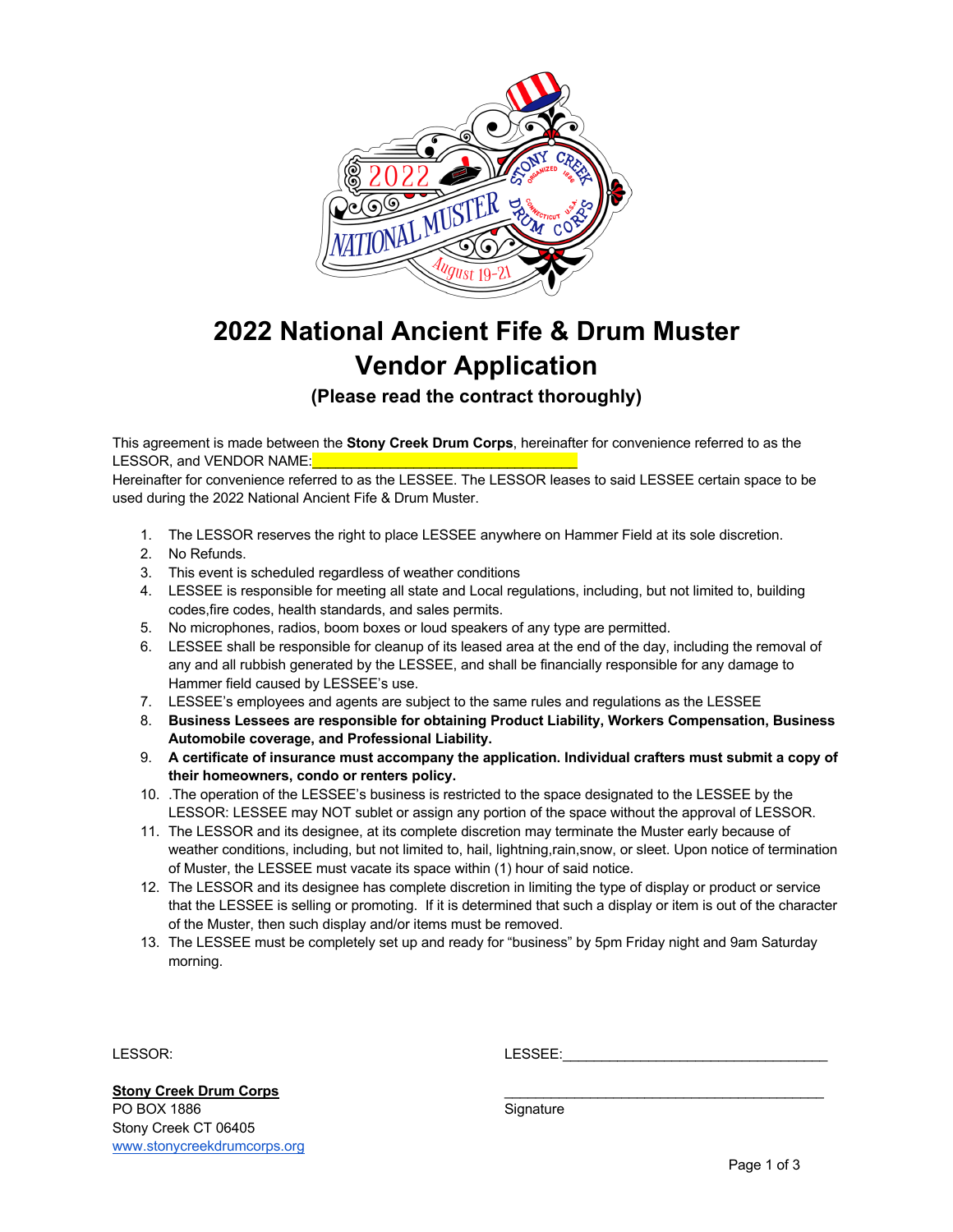## **Vendor Application**

August 19th and 20th 2022 National Ancient Fife & Drum Muster Hosted by Stony Creek Fife & Drum Corps Friday night 5pm-9pm / Saturday 9am- 4pm

|                                                                                                                                                                                                                                     |                | Contact: Contact: Contact: Contact: Contact: Contact: Contact: Contact: Contact: Contact: Contact: Contact: Contact: Contact: Contact: Contact: Contact: Contact: Contact: Contact: Contact: Contact: Contact: Contact: Contac |  |
|-------------------------------------------------------------------------------------------------------------------------------------------------------------------------------------------------------------------------------------|----------------|--------------------------------------------------------------------------------------------------------------------------------------------------------------------------------------------------------------------------------|--|
| Address: <u>Address:</u> Address: Address: Address: Address: Address: Address: Address: Address: Address: Address: Address: Address: Address: Address: Address: Address: Address: Address: Address: Address: Address: Address: Addr |                |                                                                                                                                                                                                                                |  |
|                                                                                                                                                                                                                                     |                |                                                                                                                                                                                                                                |  |
| Telephone: <u>_________________________________</u>                                                                                                                                                                                 |                |                                                                                                                                                                                                                                |  |
| Description of items to be displayed/sold:                                                                                                                                                                                          |                |                                                                                                                                                                                                                                |  |
| ,我们也不会有什么。""我们的人,我们也不会有什么?""我们的人,我们也不会有什么?""我们的人,我们也不会有什么?""我们的人,我们也不会有什么?""我们的人                                                                                                                                                    |                |                                                                                                                                                                                                                                |  |
| ,我们也不会有什么。""我们的人,我们也不会有什么?""我们的人,我们也不会有什么?""我们的人,我们也不会有什么?""我们的人,我们也不会有什么?""我们的人<br>Vendor spaces will be sold by 10x10 open space at \$100.00 per space. Minimum of 1 space<br>per vendor.                                         |                |                                                                                                                                                                                                                                |  |
| # of Spaces: _____________                                                                                                                                                                                                          | Total Cost: \$ |                                                                                                                                                                                                                                |  |
| Deadline for Application: July 24th 2022                                                                                                                                                                                            |                |                                                                                                                                                                                                                                |  |
| If Payment via check, please sign and return Application with payment to the address below:<br>Please make check payable to Stony Creek Drum Corps.                                                                                 |                |                                                                                                                                                                                                                                |  |
| <b>Stony Creek Drum Corps</b><br>Attn Ken Avery/Vendor Annlication                                                                                                                                                                  |                |                                                                                                                                                                                                                                |  |

Attn Ken Avery/Vendor Application PO Box 1886 Stony Creek CT 06405